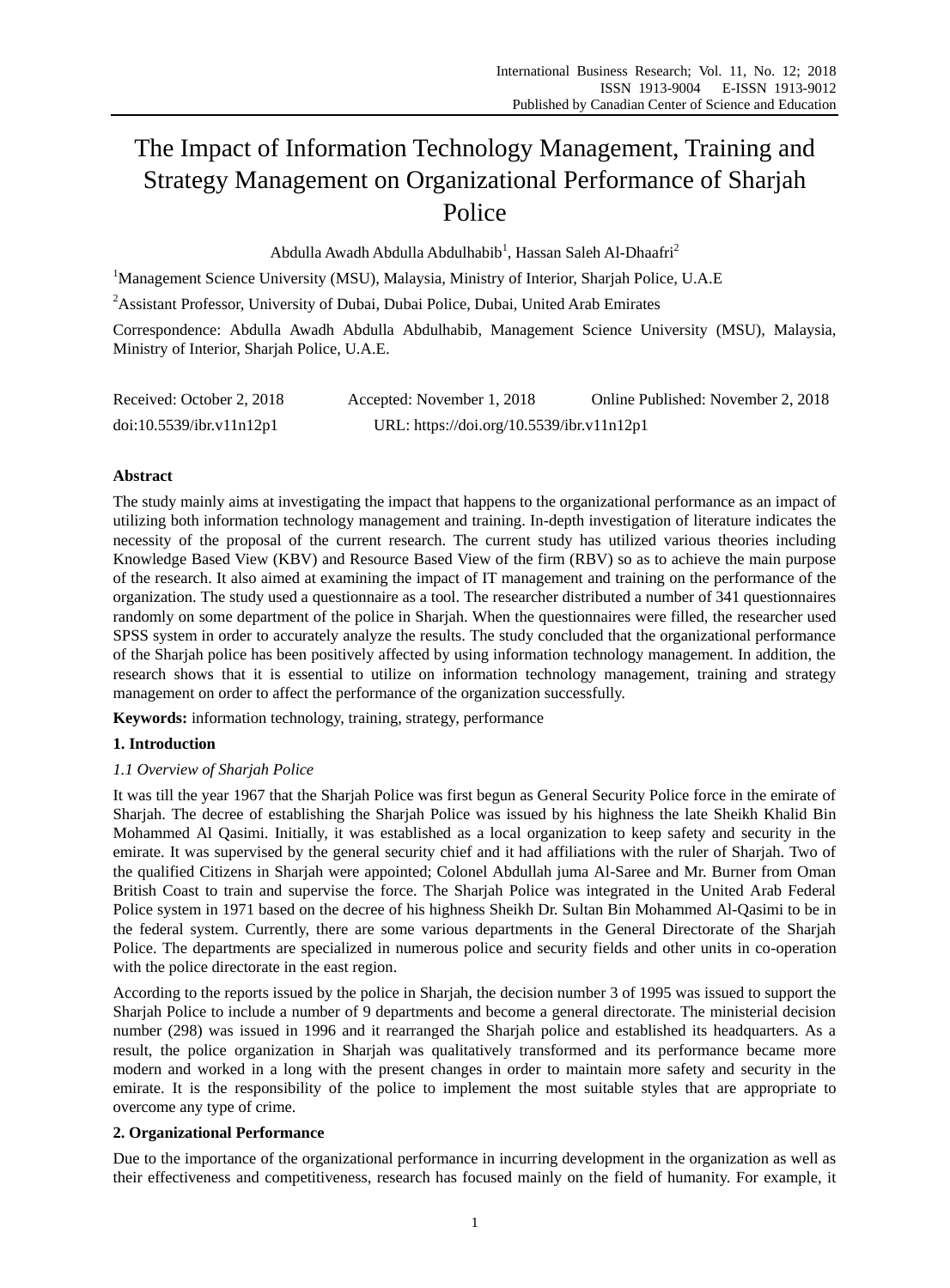was noted that the most basic variable that most studies focused on is the organizational performance (Combs, Crook, Shook, David, Ketchen, 2005). In addition, both academics and practioners have studied the aspect of organizational behavior to examine the antecedents and processes for enhancing the outcomes of the organization and its performance levels ((Jing & Avery, 2008). Furthermore, according to Hart (1991), not many organizations have formal processes to handle the succession of management. For example, both Davisand Nosal, ( 2009) state that it was reported in 2008 by the National Association of Corporate Directors that about 42 percent of the surveyed companies could not generate the plan of the CEO succession.

In addition , it was also stated that ((Carroll, 1984; Haveman, 1993; Haveman & Khaire, 2004) the transitions of management has been used to optimize the performance of the organization , breach the interpersonal relationships inside the organization (Grusky, 1963) and also breach the strategy of the organization (Virany et al., 1992; Wiersema, 1992).

#### *2.1 Performance of Public Organization*

According to Osborne and Gaebler, (1992), there has been consistent focus by the public sector on both effectiveness and efficiency. The basic goal is to enhance the performance of the organization and achieve its objectives. It also places clarity on the resources to improve the management accessibility as well as information and quality content (De Waal, 2010). It also aims at aligning the resources with the budget cycle.

In addition, according to Ashour (2004), it is clear that the governments are always exerting effort to obtain maximum performance regarding the use of the public resources , co-operation of the citizens , the satisfaction of the customers , the outcomes of the initiatives , accountability , the prevention of corruption , integrity and transparency. These aspects are effective in protecting and supporting the role of the government and the public sector to provide the main development and services.

Kanji and Sa (2007) , state that the measurement of the performance of the organization lies mainly in the core of the processes of management that require to assess whether the strategic objectives are achieved and also whether it is possible to employ solutions to the issues. Moreover, previous studies (Morgan & Murgatroyd, 1994) show that currently performance measurements are used by the public organizations so as to achieve value for money and also facilitate the quality of service.

# *2.2 The Definition of Organizational Performance*

Sink and Tuttle (1989) indicate that Innovation, effectiveness, productivity, efficiency, profitability and quality are the six different performance conditions that are related to the performance of the organization. In spite of the various studies that were carried out to examine the performance of the organization , the exact definition of it has not yet been reached and as Ford & Schllenberg, 1982; Johannesen, Olaisen & Olsen, 1999 indicate , there should be a consensus to reach its universal definition among the authors and researchers.

The performance of companies was examined in some studies (Bergh & Lim, 2008; Tsai, 2001; Yeoh, 2009) focusing mainly on the performance of the organization and the absorptive capacity. The studies found out that there was a significant relationship between the absorptive capacity and the performance of the organization. The study model shows that both financial performance and innovative performance in the light of transfer of knowledge among companies and their competitive advantage.

# *2.3 Organizational Performance Measurement*

As indicated by many studies (Demirbag, Tatoglu, Tekinkus & Zaim, 2006), the measurement of the organizational performance is essential as it is used to enhance the effectiveness of the organizational management. Other studies (Kanji & Sa, 2006) also stress its importance for promoting and communicating the awareness of the employees to make the organizational performance much better. \

Deming (1986) illustrates that it is important to measure a thing in order to improve it and is what exactly applies to measuring the performance of the organization. Some studies (Gadenne & Sharma, 2002; Madu, Kuei & Jacob, 1996) also show that the measurement of the organizational performance is a necessity to find out how effective are the level of the resources in business management. In addition, what is more important is that traditional the financial measurement indicators were used to measure the organizational performance. Some studies (Demirbag, Koh, Tatoglu & Zaim, 2006) also indicate that the financial indicators had some weaknesses and it is much better to use both financial and non-financial indicators to measure the organizational performance. As previously discussed, the use of the traditional performance measurement was mainly built on the financial measurement indicators that include many aspects such as return on investment, debit, profit and sales. However, in the present dynamic business environment, these indicators are considered insufficient. This also points out the requirement for using non-financial measures for organizational performance as indicated by some previous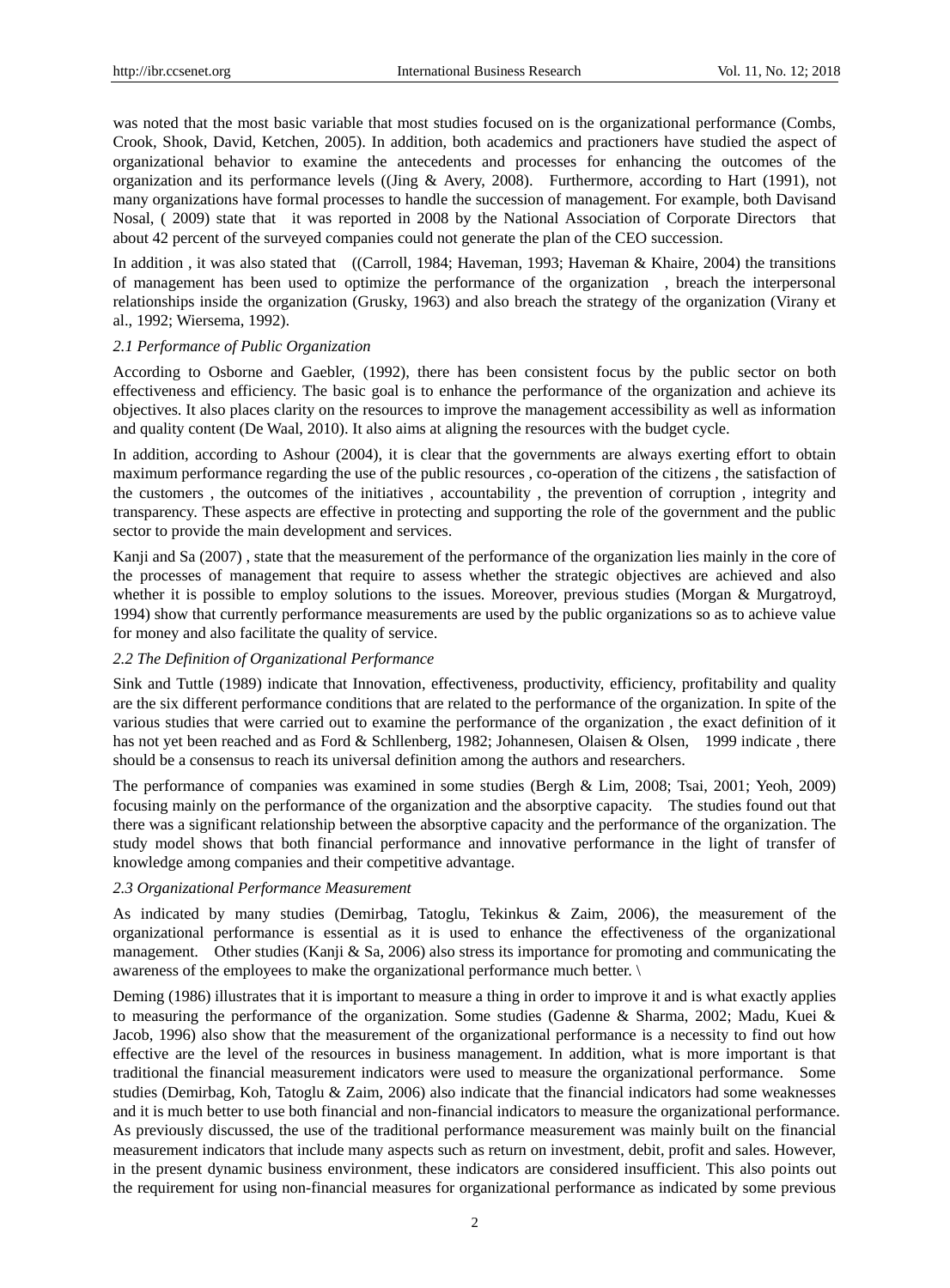studies (Johnson, 1983; Kaplan, 1984). Moreover, Burns (1998) show that financial measures are not enough for the firm to generate its profit and increase its capability and ability.

#### **3. Training**

The skills and the knowledge of the employees working in any organization are essential and they improve the competitiveness of the organizational performance. In addition, the contribution of HRM department in improving the performance of the organization is evident.

In any organization, the knowledge and skills of the employees are increasing in importance in terms of performance competitiveness. Some studies (Salas & Cannon-Bowers, 2001) that both practioners and scholars appreciate the role of HRM department in improving the performance of the organization. This makes it a priority for the organizations to invest and focus on the training of its employees because this will positively contribute to the organizational performance. In addition, in the present world, it has been a solid fact that human resources are a significant source of competitive advantage and it plays an effective role in the knowledge-based economy that is going through a shift. Furthermore, HRM has an evident impact on other factors in the organization such as corporate financial performance and productivity. For example, many studies Huselid (1995), Delery and Doty (1996), Boselie, Dietz and boon (2005) and Combs, Liu, Hall & Ketchen (2006) stress the importance of these factors for the improvement of the organization. However, these studies the focus of these studies was on the field of manufacturing in the West (the U.K and the United States of America). Although it is true that there is a positive relationship between the organizational performance and HRM, there is still a need for some empirical studies (Gerhart (2005), Ericksen & Dyer, 2005; Wright, Gardner & Moyniban, 2003) to point out this relationship. In the service sector, the need for highlighting this relationship is pronounced, but some studies (Sisson, 1993; Lucas, 1996; Hoque, 1999a) indicate that it is highly neglected in the HRM research because it is heterogeneous and it constitutes of hospitality businesses, retailing firms and retailing transport.

However , Ng & Cardie, 2003; Nigam & Ghani, 2000; Zhang (2004) , indicate that better performance can be produced by random feature splitting even if it is compared to self-training in the classification of the topic text field and the NPL. Many studies (Aguinis & Kraiger, 2009; Noe, 2008; Saks & Belcourt, 2006; van Eerde, Tang & Talbot, 2008) show that training is considered one of the top ways that can motivate the human capital. Wright, Dunford & Snell (2001) illustrate that training is important in aligning the competencies of the individuals and the strategies that are required in an organization. the current study views professional training as support activities of formal training and initiatives that are created by the organization in order to increase the opportunity for the preparation and also the development of HR. these opportunities contribute positively to the improvement of skills , practices , the disposition and the knowledge of the employees. Russ-Eft et al., (2010) show that the process of training transfer involves knowledge, practices and skills that workers learn during their training.

# *3.1 Training Definition*

There are also other definitions to training. Beardwell and Holden (2001) define traing as the process that is planned in order to modify skills, behavior, knowledge and attitudes of the employees through the use of experience. The main goal of training is to achieve effective performance of an activity as a whole. The main goal is to improve the abilities of the workers to fulfill the requirements of the organization. this exact definition highlights the relationship that exists between planning process and training. Training is regarded as a planning activity that helps to modify the skills of the employee through learning and experience.

It is evidenced by Savage, Forestier, Withers, Tien and Pannell (2011), Savage et al. (2015), Tien, Jung, Rizoli, Acharya & Mac Donald (2008) that during the process of training, it is essential to analyze the acquisition of the skills based on the performance of combat causality care skills. The use of simulators (SIM) and live tissue (LT) are used in training. However, there is little information about how the acquisition of skills is affected by the training morality. In addition, Flippo (1984) describes training as the process of optimizing the skills of the employees on a performing task as well as attitudes, rules, concepts and systematic acquisition of silks that lead to better performance in a different environment of work. Chiaburu and Tekleab (2005) define training as a kind of intervention that is used in order to improve the performance determinants of the job.

#### *3.2 Objectives of Training*

Firstly, an objective links the capabilities of skills that employees have and what they have acquired after receiving the training. Mainly, the objective of training is decidied prior training in order to determine what the employees are going to learn. There are different topics that generally cover the objectives: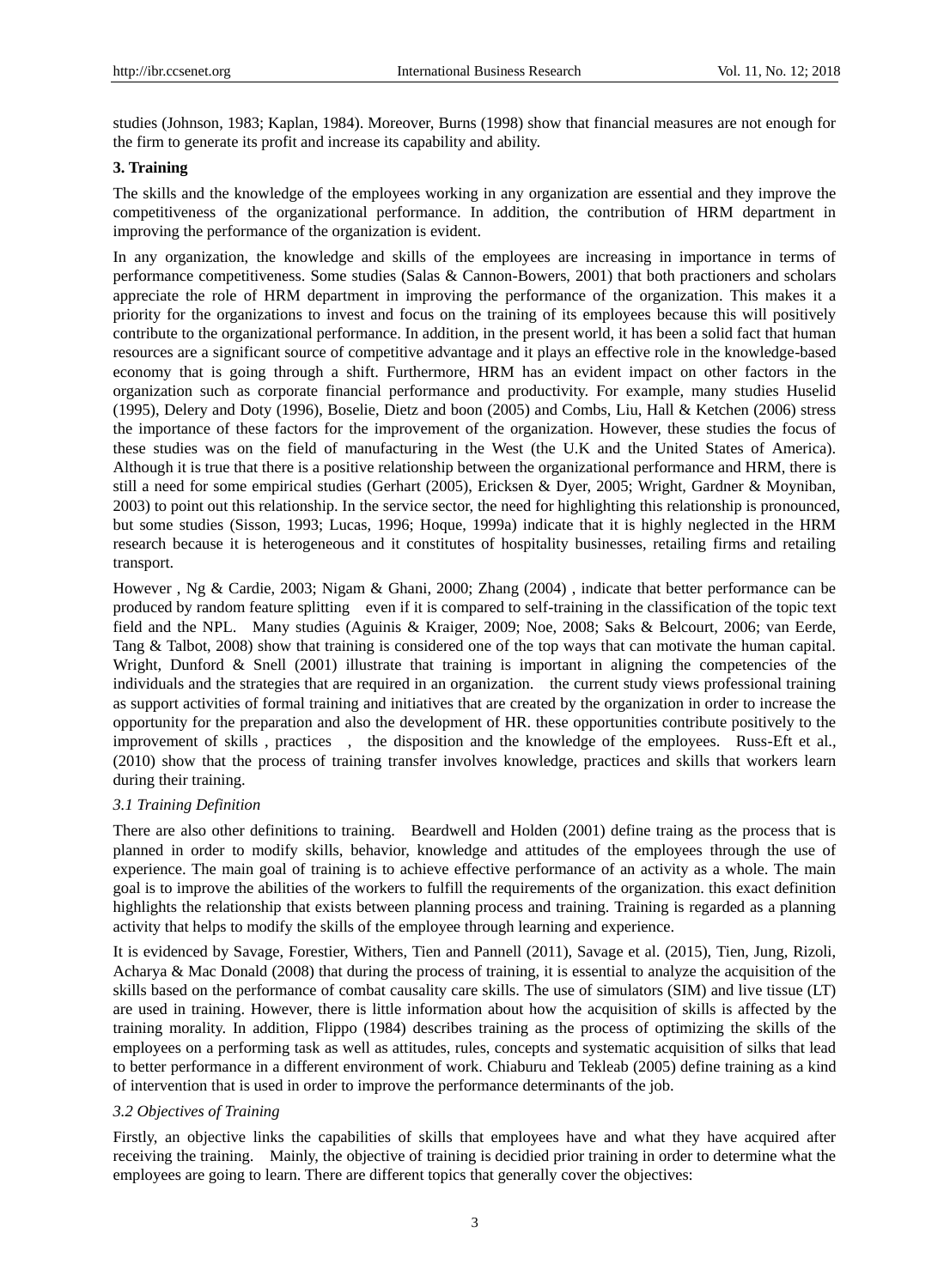It is expected that the trainees will be able to provide full description of the requirements of control strategy and an explanation of precursor control process after they receive the training.

 It is also expected that after training they will licit or elicit the uses of precursors as indicated in Tables I and II of U.N. Convention, 1988.

 They trainees will also have the ability to use precursor identification field test kit in order to examine suspect substances.

 The trainees will also be able to determine and prevent cases of diversion of precursor chemicals for illicit use purposes, after they complete their training.

The productivity of the employees and their performance is greatly improved after they complete their training. That is why; the companies make use of training as an effective tool to manage risks that can result from the new products, technologies and markets. Regarding this, training is also used and invested by nations that are developing. Blandy et al., (2000), states that the performance of companies is significantly improved by the use of training. This shows the importance of training for the improvement of the employees and stresses the importance of increasing the daily hours of training as a kind of investment in the companies.

#### *3.3 Key Strategies of Training*

Kelley (2011) refers to Key Strategies Rating Questionnaire (KSRQ) as the measurements that gauges the acquisition of the individuals of intermediate psychotherapy intervention strategies. In addition, Workman and Lee (2004) had a look into the lack or the existence of changes and cultural differences in the spatial professional capabilities after the employees receive their training. They carried out interviews with the participants and stressed the importance of keeping in mind the strategies when they give answers.

Motivation is considered as a very important factor in the performance of the employees and training is one of the elements that have an effect on motivating the employees. Is is also found out that training affects the engagement f the employees in the achievement of the entire organization goals.

Lemaire and Lecacheur (2010) carried out a study to find out the importance of training. They examined used trials involving instruction to switch and voluntary switching to examine the use of varying arithmetic strategies. In both cases, it was found out that the employees preferred switching strategies. In addition, with the simple tasks, the performance dipped. In addition, a study by Xetal showed that the respondents had the chance to select the most preferable strategies using the same strategies in two problems that follow each other.

#### *3.4 Adopting Feedback Specificity during Training*

Previous research (Pea, 2004; Reiser, 2004) revealed that there can be a gradual change in the suitability of the feedback content. It means that providing feedback at relevant times may to an enhanced and better performance. Using adaptive feedback in SBT can be used as an example to show that change on an effective manner. Test scores, error rates, success rates and domain-specific knowledge tests are some of the strategies that can be used to measure the competency of the individual performance. It depends on the person and his experience of personalized feedback when taking the adaptive feedback.

#### *3.5 Training and Organizational Performance*

Many authors have examined the relationship of performance and the training organizations. They used Ubeda-Garcia, Marco-Lajara, Sabater-Sempere and Garcia-Lillo (2013). The study used a quantitative method and it focused mainly on the relationship between training and performance in the case of Spanish firms. The findings of these studies found a positive relationship between the performance of the firms and the training that employees receive.

Four different ways, including Morley, Slavic, Poor and Berber (2016), were used to find the effect of training on performance. The measurement of training consisted of absolute measures that focused on the training that the employees received, content measures which involves the type of training that the employees received, the emphasis measure which focuse don the significance of training and the absolute measures which included the level of training that the employees received.

#### *3.6 Training in Middle East/UAE*

Overall, the huge amounts of petrol led to the increase in the training levels in the countries and it contributed to the improvement in the infrastructure of the region. These huge amounts of money led to the rise in the investment and numerous numbers of companies to do business and invest. These companies included both private and public organizations. In addition, these organizations have implemented the best practices and this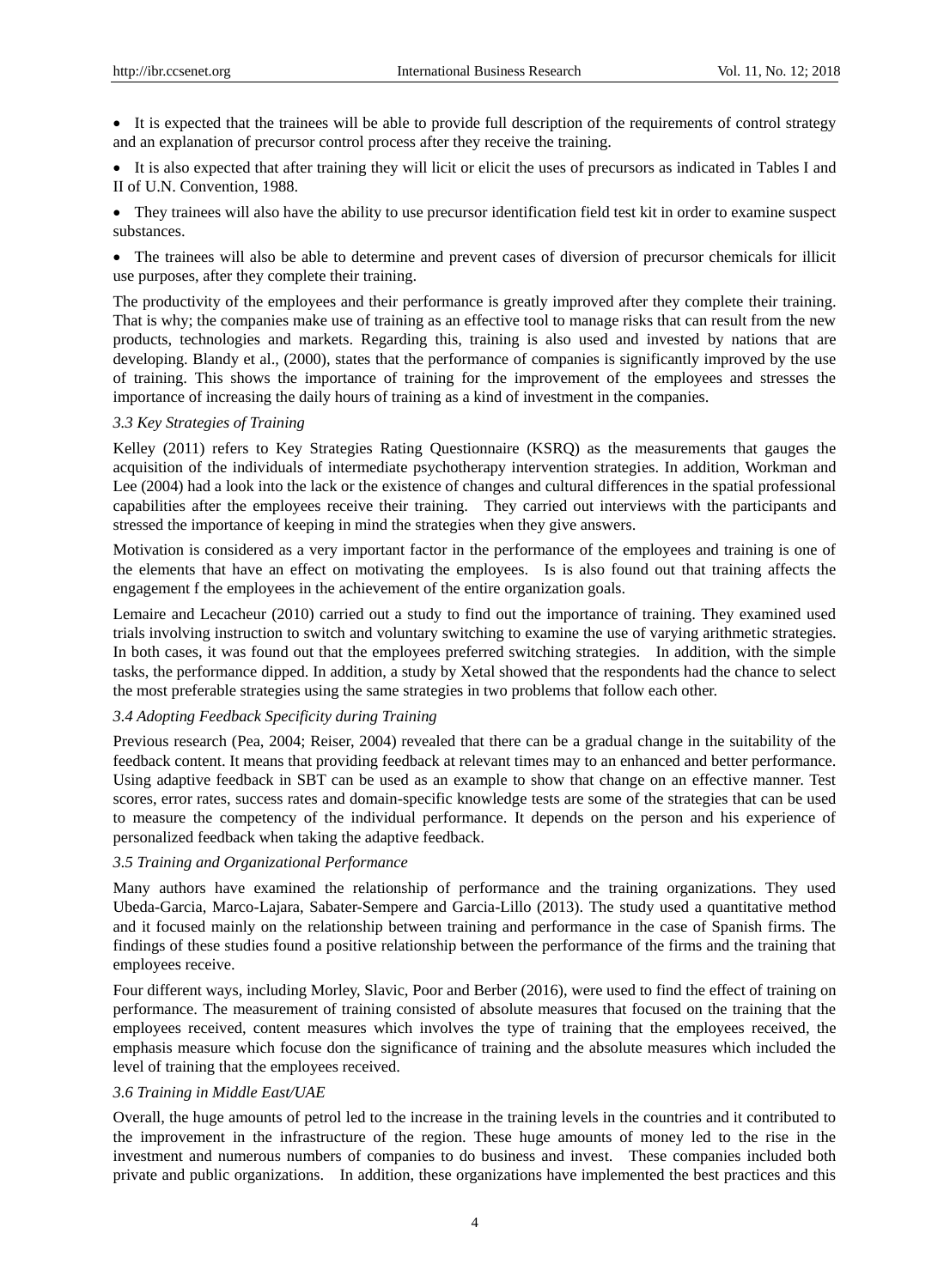contributed to the significant development in the whole region. The period of the 80s was the decade of the administrative development (Zoubi, 1982).

# **4. Strategy Management**

#### *4.1 Strategy of Business*

Outram (2013) revealed that the shift in the business context had resulted in changes over the past decade to tackle the changes in the role of management. In addition, Christensen (1997) showed that although the organizations adopted strategies that are in alignment to the market, there is still a lack to the new technologies that emerged or were adopted.

## *4.2 Definition of Strategy*

Bruce and Langdon (2000) define the word strategy as the art of planning military activities and operations during the war. Matloff (1996) defines the word Strategy as a word that comes from the Greek word, 'stratos'. This Greek word means a person who is an army leader. The origin of the word goes back to the 18th century. In addition, Kaplan and Norton (2004) describe strategy as a group of activities that organizations use in order to make a niche in the market. MC Keown (2012) consider strategy as a future shaper.

## *4.3 Concept of Strategy*

Porter (2008) explains that there are five forces including new entrants, substitutes, powerful suppliers, strong rivals and savvy customers that are used in the creation of strategy in a dynamic environment. In a more specific way, the customers are always in a search of low prices and top deals.

On the other hand, Nivern (2006) has proposed four main factors that are obstacles to the execution of an effective strategy and hinder resources, management, people and even the right vision. The strength of the barrier will be higher and more intense when the employees are unable to understand the strategy well.

#### **5. Information Technology Management**

In 1988, there was an emphasis by the network of the schools of public policy, affairs and Administration (NASPAA) to train the graduate students on information systems during the programs in public management. The main aim of doing this was to implement a shift in the outcome and the mission without minimizing the importance of IT training in the public administration curricula. Dawes (2004) states that the effect of It on the government requires the managers to work in the IS processes and to be over encompassing.

Dhar and Sundararajan (2007) state that the sustained increase in the capability of tackling the complexity is the technological variant which makes use of the modular layers on technology. it is also essential that public managers can understand how such ability can support models of organizations and also generate capabilities that were not existing before.

Candice, Sandra and John, 1998; Sife, Lwonga and Sanga, ( 2007) illustrate that learning and education is enhanced and supported by the use of It in e-learning and it also provides different strategies of learning and applications for the acquisitions of skills and exchange of information. Although there is a range of existing technologies, instructors still use training in the classrooms. However, new collaborative training systems, simulations, virtual training and self-paced e learning are used and planned by the organizations. The reality is that avout 38 % of 6the firms have been using e learning and virtual system use. There are seven common elements that E-learning definition comprises through different taxonomies. These seven common elements are communication, information collection, IT Use, resources and tools, programing and taking on a more expensive view and network use. Russel and Sellman (2007) to compare the measures of Cyber and IT carried out a comparison. They compared them against several technical criteria and also their definition. It was found out that neither of them covered the whole aspects of the previously working conditions

# *5.1 Definition of Technology*

Hew and Brush (2007) stated that education does not have clear definition of technology that is integrated in education. They pointed out that other previous studies gave definition to technology in education. These three perspectives are relating to the development of pupil"s skills, relating to efficiency and quality assurance of the activities and relating to the ways in which new ICT can be used by the teaching in school activities.

However, Mergel (2011) shows that extensive use of It in public firms, the public values and combination of technologies advancement require urgently IT conceptualization. This will lead to the improvement of performance through the use of IT.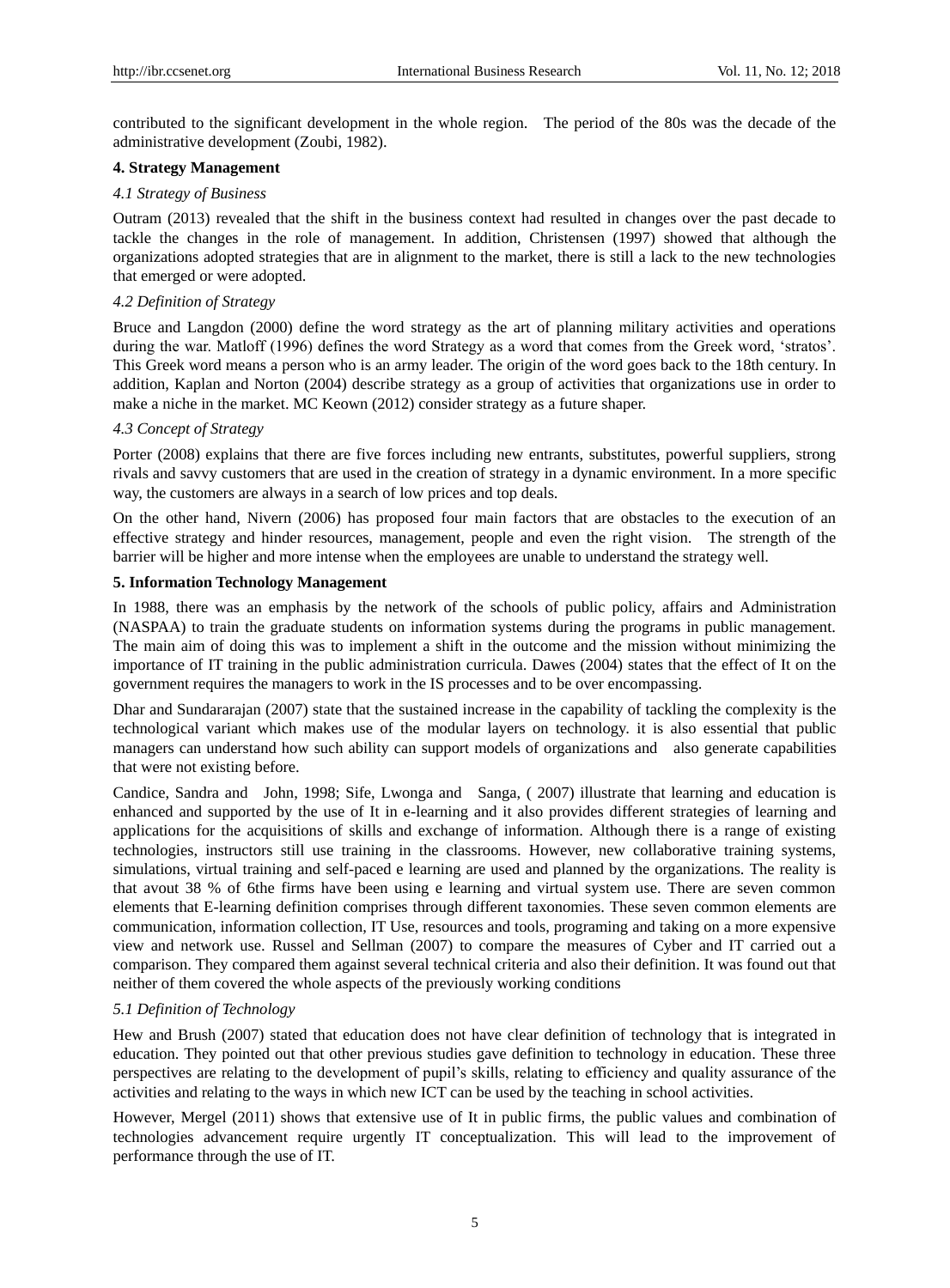#### *5.2 Competence and IT Competence*

The concept of competence appeared in the 1970 ( McClelland , 1973) and it was used to refer to the sets of qualities or skills that the individuals have and can be manipulated by the field of psychology as an indicator that shows the levels of job performance. Macaulay & Lawton (2006) state that there is currently a stress on the competence that combines both management development and moral psychology. Currently, most of the public agencies have been working on developing competencies that are job-related in order to offer guidance, evaluation of the employees' performance, hiring and training. Bowman, West & Beck (2014) and Virtanen, (2000). As explained in the previous studies, there is an ethical element in the competence which reflects the qualities of morality and virtue.

## *5.3 IT Competence for Public IT Managers*

The core competence of the It managers is their attributes, knowledge and skills. However, this is not the only basic difference in their IT competence.in many cases, there is a rotation in the senior level of management in several functional departments in the organizations. One of the examples is in South Korea. Bassllier et al, (2001) and Layne ad Lee (2001) revealed that this was useful to the managers to consider organizations that are close to a group of processes that help in understanding the power of transformation in IT.

#### *5.4 Advantage and Disadvantage of Technology*

There are many advantages to the use of technology, especially in the field of education. Skinner (1984) showed that using technology in instruction helps as twice as instruction without using Computer assisted instruction. Another close study by Papert (1972) predicted that there would be more stages of development in learning for pupils when they move from formal and strict environment of learning to a computer-assisted learning environment.

At the same time, using technology and IT in instruction provides the students with many cognitive abilities, which are:

- Accurate mental operations and discipline of optimum thinking as well as effective expression and good explanation of sentences that have similarity to the language of the computer.
- Development of overall concepts such as variable transforming function, hypothetical-deductive rationale and formal proceeding.
- Solving problems from any area through making use of the heuristic strategies.

#### **6. Theoretical Background**

Garavan and Morely (2006) state that training contribution has some underlying ongoing ambiguities. Neverthless, Ortlieb and Hirt (2012) called on for the potential outcomes of a performance and strategic orientation. Orlieb (2012) points out that trainings can help effectively in achieving competitive advantage through the development of competencies, specific skill sets and knowledge creation if they are planned in a strategic way. (Grossman & Salas, 2011) also state that the employees have to develop their own skills and adapt to the changes of work in order to improve their performance. Hence, training is essential for successful business processes because it is an enabling component that leads to acquisition of knowledge.

#### *6.1 Key Strategies Training for Individual Psychotherapy*

Norcross (2005) states that this theory of integration includes the establishment of a conceptual framework that leads to the top and the optimum elements of two or more approaches of theory. The theoretical framework is based on the existence of a relationship between seven theories of psychotherapy (Brooks-Harris, 2008). It also concentrates on theories of behavioral therapies, emotion –focused and cognition.

#### *6.2 Resource-Based View Theory*

Galbreath (2005) states that one of the most widely discussed theories in literature in the past few years is the RBV theory and this theory can be traced back to Wenerfelt (1984) who stated that the success of the theory is due to the internal resources of the firm.

Barney (1991) the theory entails that it includes a number of resources, which contribute differently to the value of the firm. Barney (1991) states that the resources include the firm's brand name, capital equipment, reputation of the firm workers, knowledge and skills. It was also found out that the resources of the firm work as the most essential factor in accomplishing the sustainable competitive advantage of the firm.

Moreover, the resource-based View theory emphasizes the relationship between the firm capabilities and the present opportunities. The theory is described by Makadok (2011) as one that takes into consideration the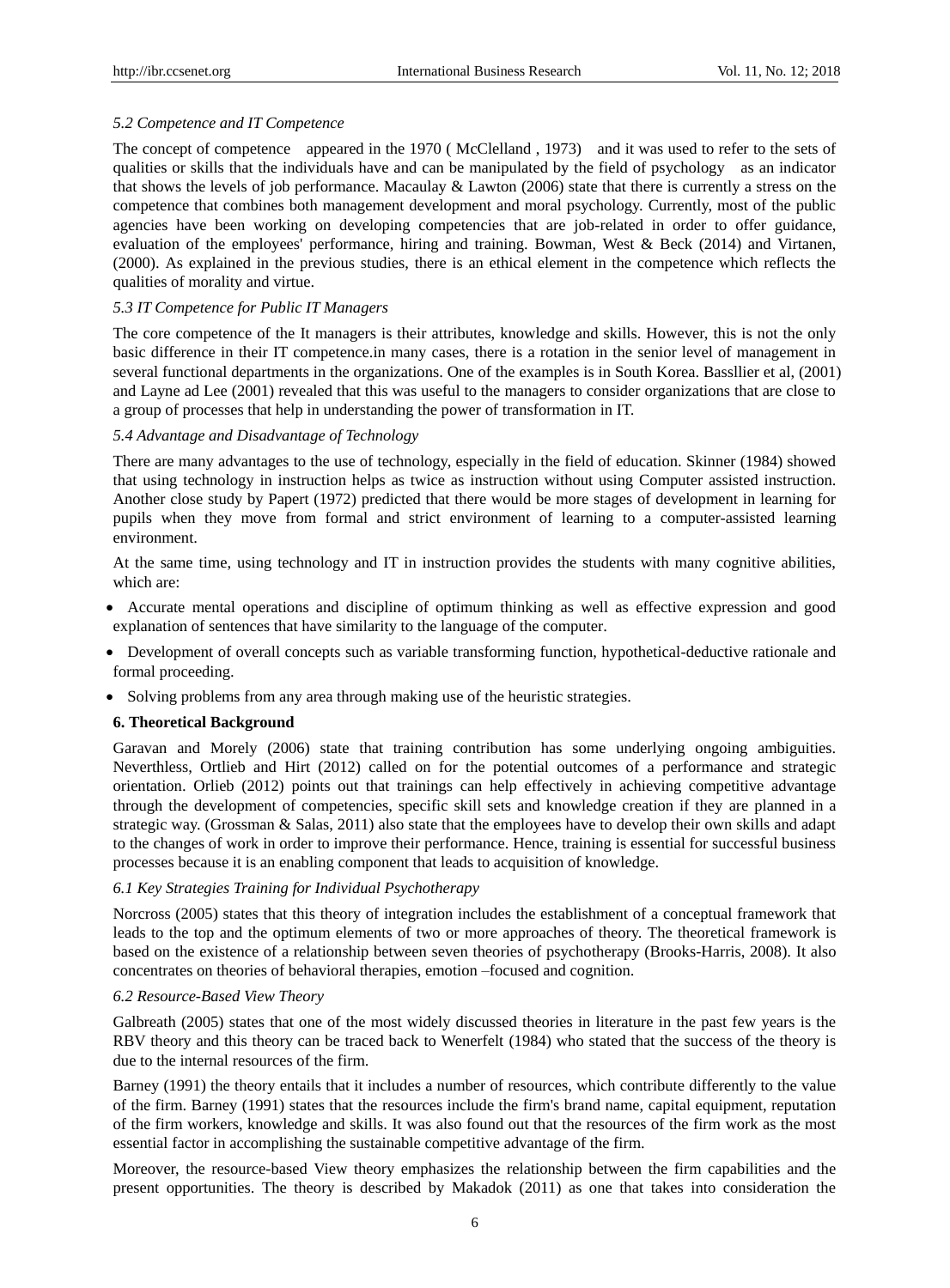complete use and utilization of the resources of the firm for the development of the core competencies and finally to carry out and achieve the competitive advantage of the firm. As a result, Barney, 1986; Russo and Fouts, 1997 state that the competitors will be away behind the performance of the firm if many factors exert work towards the use of the information resources, human abilities and internal strategies. Thus, organizations have to strengthen and maintain the relationship between the internal capabilities of the firm and its external environment to overcome the competitors and achieve the competitive advantage.

Other similar studies examined the topic and showed that technology is one of the most essential resources of the companies that contribute effectively to the achievement of the competitive advantage and creating a positive relationship with the performance of the firms. Many other studies stated that both training and technology have a positive effect on the performance of the firms.

Overall, previous studies revealed that the selected study variables are regarded as the resources of competitive advantage and thus the most suitable underpinning theory that can be used and employed is the RBV theory.

#### **7. Knowledge-Based View Theory**

The rise of knowledge perspective on several strategic topics occurred in the past several decades. These strategic topics of research included transfer of capabilities, alliances, acquisitions and product development. Knowledge-based view theory is one of these strategies and it is the main focus of the current study. Grant (1996) states that knowledge is considered one of the strategic resources of the company.

In addition , more research in literature shows that Knowledge-based view theory is described as the resources based thinking view as the resource used are related to both knowledge-based resources and the intangible assets . However, there are other studies that emphasize on the usefulness of the theory in extending the theory and learning of the organization to the strategy used. Spender (1996) states that knowledge is defined as the continuous social development, unlike to a resource. In brief, the knowledge based theory can be utilized as the current study taking into consideration the purpose and the variables of the study. The purpose of the study is to examine the how the strategy control plays a vital role in the improvement of the performance of the organization. Consequently, training, technology and SM can be used. Kogut and Zander (1992) Knowledge-based View theory is an extension organizational learning to strategy. This views knowledge as the most important resource of the company. It is essential because it helps to understand the alliances and the strategy of the company. in addition, Reus et al.'s (2009) states that it is suitable to think of the internal knowledge in case of the external knowledge that is related to the environment of the company to improve its performance as KBV theory implies. Hence, it is suitable to use the KBV theory in examining the variables of this study.

#### **8. Framework Development**

The current study was carried out through reviewing literature and previous studies to propose and develop some hypotheses. The proposed hypotheses are about the existing relationship between it management, strategy management and training on one side and the organizational performance on the other side. It was found out that the three variables assisted the organizational performance. To explain more, IT management, strategy management and training proved to have a positive impact on the overall performance of the organizations. The framework of the study included IT management, strategy management and training on the organizational performance. The hypotheses that are used in the study are as follows:

- H1: Organizational performance is positively affected by training.
- H2: Organizational performance is positively and significantly affected by strategy management.
- H3: Organizational performance is positively and significantly affected by strategy management.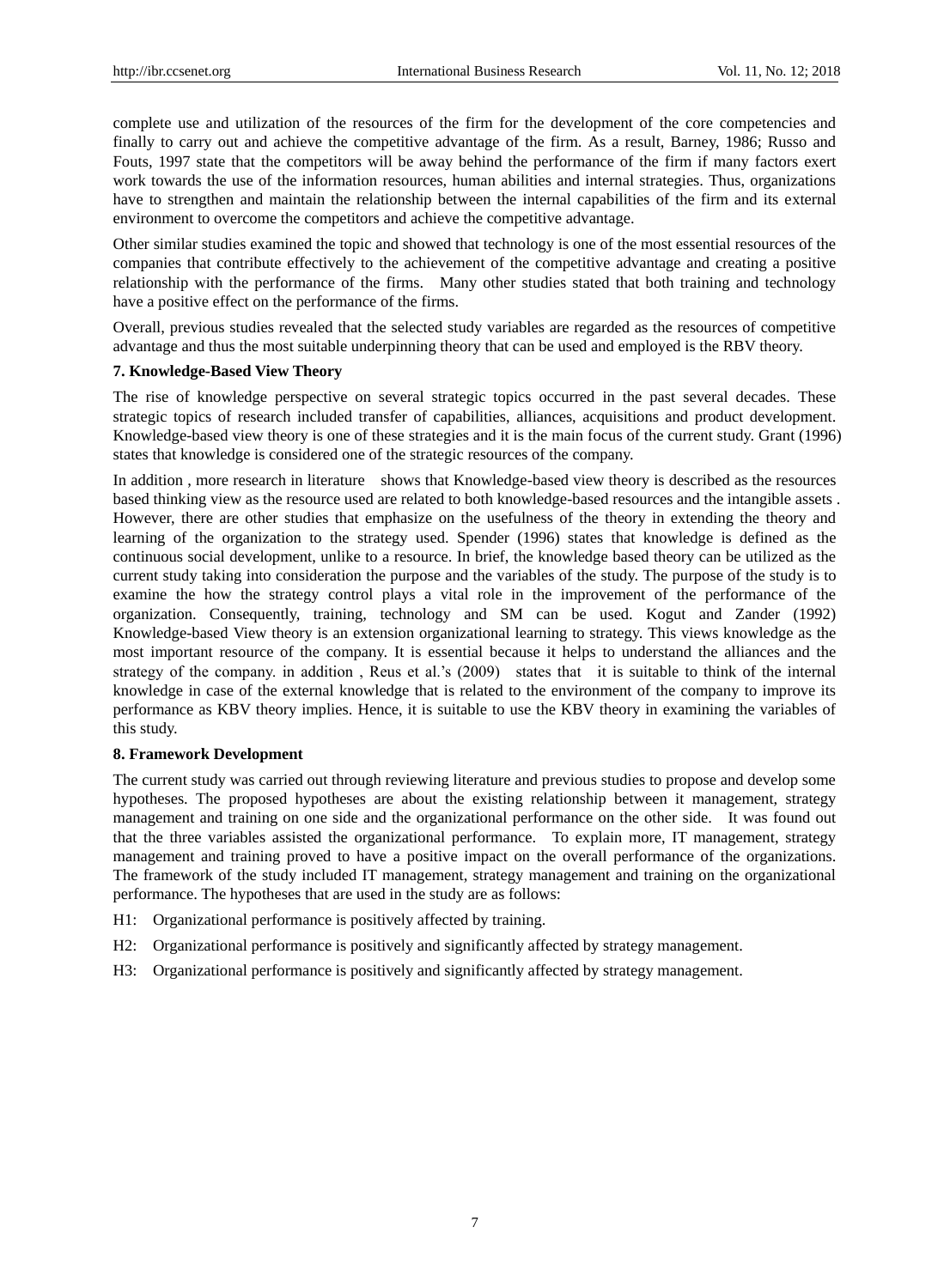

Figure 1. Research Framework

#### **9. Methodology**

The aim of the current study is to examine the effect of the variables on the organizational performance. The framework of the study is to measure the impact of information technology and training on the performance of an organization in the Sharjah Police department in the UAE.

There are five departments in the Sharjah Police. These five departments are Deputy Commander in Chief , general Administration resources and support services, general Commander, general directorate of central operations , General Directorate of Police Operations. The mentioned departments were later divided into 21 main departments that included 255 branches and 86 head sections. Each section is led by a head section officer that leads the employees and is responsible for carrying out certain tasks.

Zikmund (2003) stated that the four main research methods for the descriptive and casual studies included observation, secondary data m survey and experiment. The study focused on collecting data through survey method that makes use of interview or survey questionnaire from the participants through the internet, mail, personal / self-administered questionnaire, and the telephone.

The main aim of the current study is to provide a valid and dependable framework for the relationship between the organizational performance and IT management, strategy management and training in the case of the Sharjah Police in the UAE.

# *9.1 Variables and Instrumentation Measurement*

The current study used the literature review to gauge the variables of the study and it used items to be in context with the study sample and the local setting. Organizational excellence is the dependent variable in the study and the independent variables are the customer focus and the strategic planning. Organizational culture is one of the main factors that was considered in the study.

# 9.1.1 Measurement of Training

The study used a 5-point likert scale ranging from 1 (strongly disagree) to 5 (strongly agree) and adopted Ubeda-Garcia, Maro-Lajara, Sabater-Sempere and Garcia-Lillo (2013).

According to (Kaplan & Norton, 1996), BSC stands for the balanced Score Card and it functions as a management system that is new and it is used in the business strategy to reduce the gap implementation and strategy development. The items used in this study are taken from previous studies studies by Cragg, Mills and Suraweera (2013). These previous studies used a 5-point Likert scale ranging from 1 to 5. The main goal of the study is the organizational performance. The current study the dependent variable is the organizational performance and how it is affected by the training and It management.

# **10. Data Analysis**

The researcher entered the data collected from the Sharjah Police in SPSS program to analyze the data and obtain the results. The main outcomes of this study are explained in the following tables.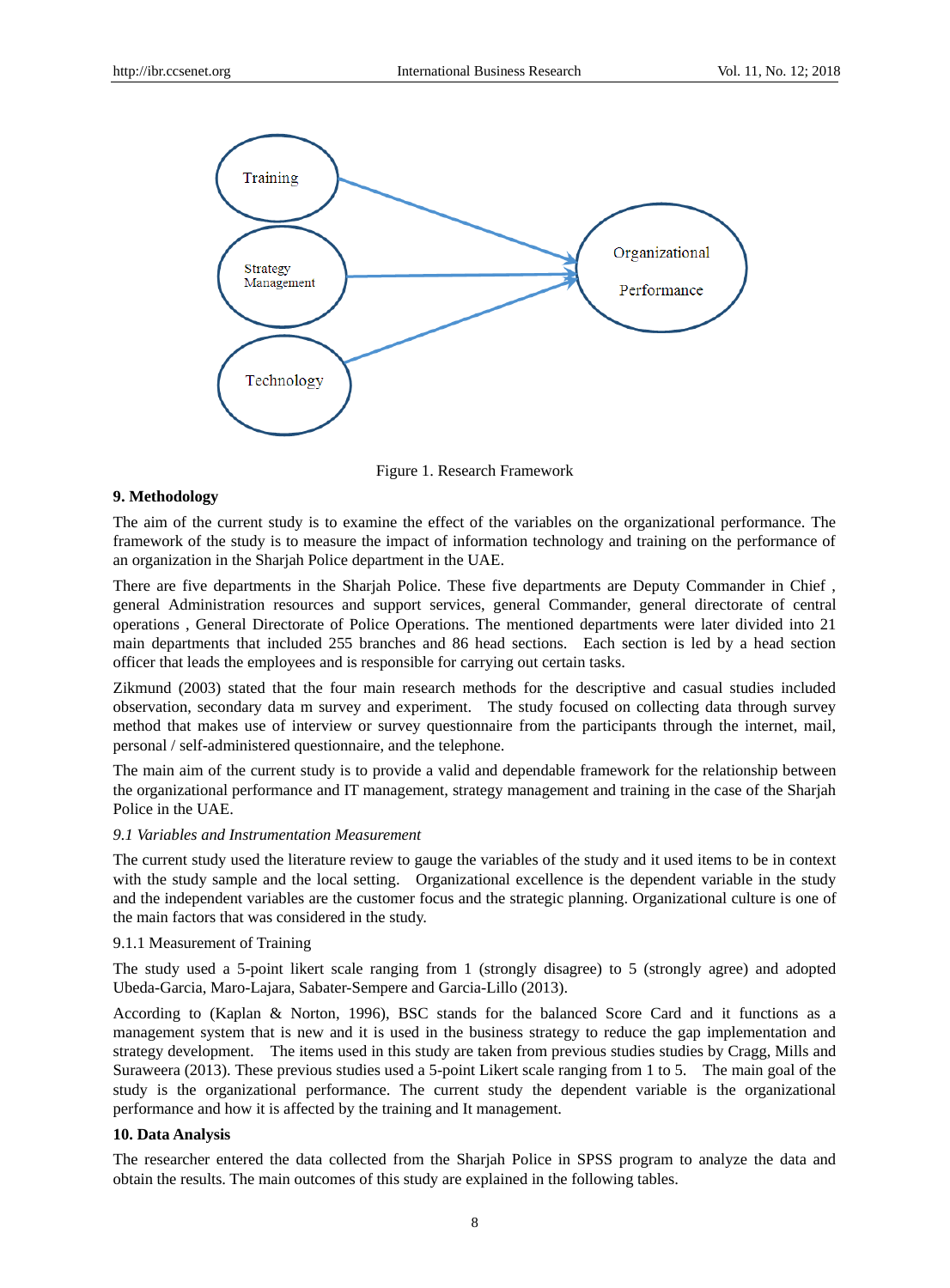In the first table (table 1), the descriptive analysis of the study is provided. The table contains the descriptive analysis that was used to describe it management, training and performance of the organization from the answers provided by the participants.

As shown in Table 1, 1.00 was the minimum value of all the constructs whereas 5.00 was the maximum value that represents the Likert scale. In addition, the maximum mean value was 3.927 with the lowest standard deviation at 0.687. The results of the study show that training was one of the main priorities of the head sections in all the departments of the Sharjah police to improve the organizational performance and reach its highest levels. The study also showed that the mean and the standard deviation of the IT management were 3.420 and 1.002. The standard deviation is regarded as the highest. The results of the data collected stressed the importance of it management. As for the organizational performance the standard deviation was 0.885 and the mean value was 3.493.

Table 1. Descriptive Statistics of the Constructs

| Construct                  |     | Minimum | Maximum | Mean  | Std. Deviation |
|----------------------------|-----|---------|---------|-------|----------------|
| Training                   | 245 |         |         | 3.927 | 0.687          |
| <b>Strategy Management</b> | 245 |         |         | 3.602 | 0.823          |
| IT Management              | 245 |         |         | 3.420 | 1.002          |
| Organizational Performance | 245 |         |         | 3.493 | 0.885          |
|                            |     |         |         |       |                |

#### **Correlation Analysis**

The statistical method that is used to provide definition of the direction and the strength of the linear relationship between the two variables is the correlation analysis. It measures both the importance of the variables relationship and the strength of the correlation analysis. The researcher deployed bivariate association to obtain this level of correlation and it used Pearson's coefficient of correlation. This technique involved a value that ranges from -1 to +1 that shows the correlation strength between the two variables of the study.

The significant correlation that existed the two variables is confirmed in the correlation analysis. The level of the strong correlation is 0.01. The value of correlation between strategy management and training was tabulated in table 5.4 and it is indicated at 0.793. It also indicates 79 % of the relationship between the variables of the study.

| Construct                  |                        | Training | Strategy<br>Management | <b>IT</b> Management | Organizational<br>Performance |
|----------------------------|------------------------|----------|------------------------|----------------------|-------------------------------|
| Training                   | Pearson<br>Correlation |          |                        |                      |                               |
| <b>Strategy Management</b> | Pearson<br>Correlation | $.793**$ |                        |                      |                               |
| <b>IT</b> Management       | Pearson<br>Correlation | $.697**$ | $.806**$               |                      |                               |
| Organizational Performance | Pearson<br>Correlation | $.656**$ | $.830**$               | $.727**$             |                               |

# Table 2. Correlation of variables

\*\*. Correlation is significant at the 0.01 level (2-tailed).

#### **Regression Analysis**

Multiple regression analysis is used to find out the correlations between the several independent variables and the constant dependent one. The study made use of several approaches in the multiple regression analysis and this included stepwide regression, hierarchial or sequential regression and standard regression (Pallant, 2001). In order to provide its outcomes, the study used multiple regressions to enhance the results and the answers that are collected and also to test the hypotheses that are proposed in the study.

It is clear in table 3 that that correlation between the variables is 0.534. This is considered a high correlation. This shows the reliability and the consistency that exists between the variables in order to achieve the objectives of the study.

|  | Table 3. Analysis of Direct Hypotheses |
|--|----------------------------------------|
|  |                                        |

| <b>Hypothesis</b> | Relationship                      | Path     | SF    | T-value  | P-value | Decision      |
|-------------------|-----------------------------------|----------|-------|----------|---------|---------------|
| H1                | Training $--->OP$                 | $-0.041$ | 0.076 | $-0.547$ | 0.585   | Not Supported |
| H <sub>2</sub>    | Strategy Management ---------> OP | 0.77     | 0.077 | 10.063   | 0.000   | Supported     |
| H3                | IT Management ---------> $OP$     | 0.152    | 0.053 | 2.844    | 0.005   | Supported     |

\*:p<0.05; \*\*:p<0.01; \*\*\*:p<0.001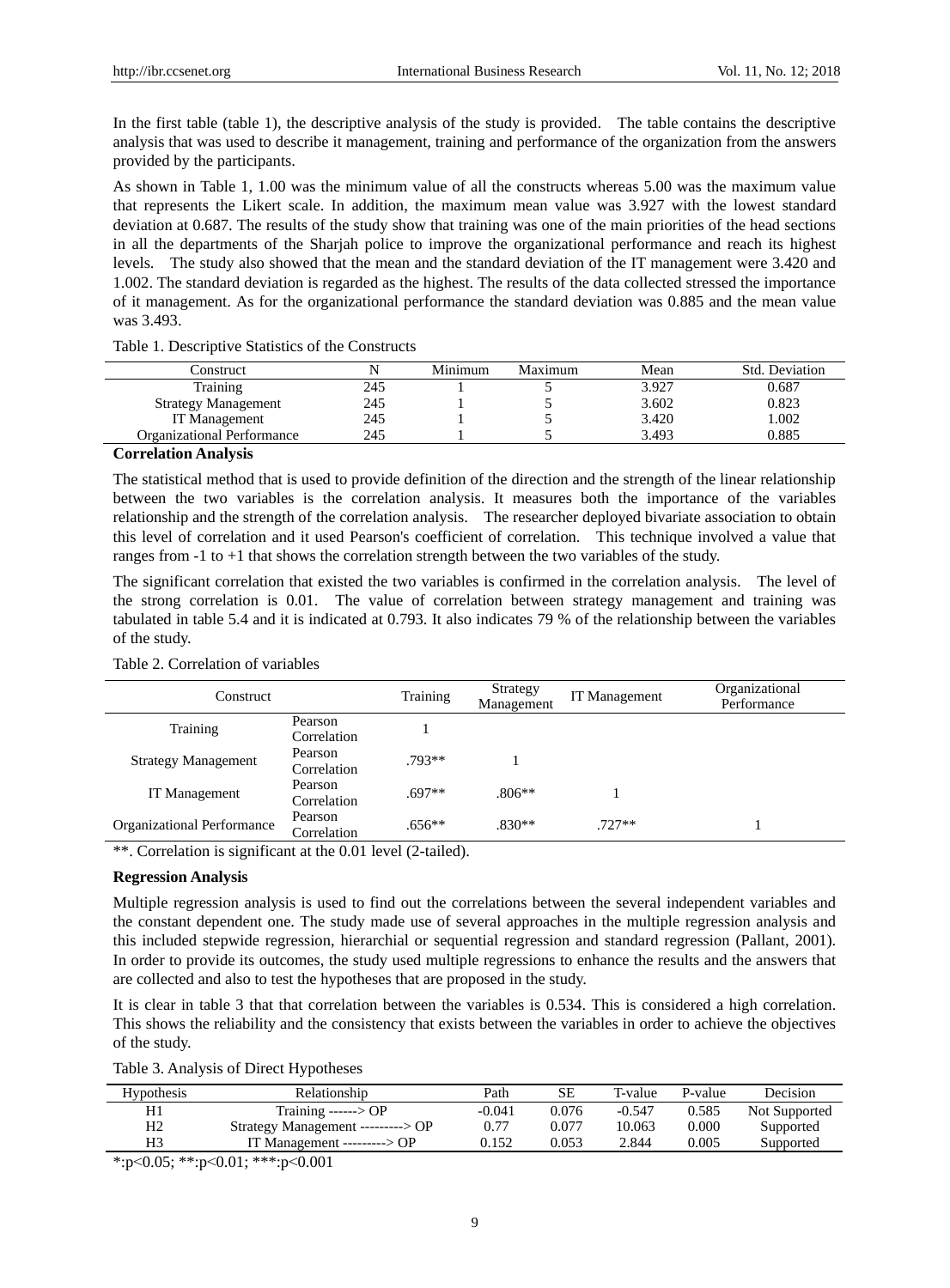# **11. Discussion and Conclusion**

The purpose of the current study was to examine the impact of both information technology management and training on the performance of the organization. The previous sections explained the relationship that exists between the variables of the study.

# **Strategy Management Effect on Organizational Performance**

The study concluded that there is a relationship between the variables of the study. The results showed significant and positive effect ( $\beta$ = 0.770; t= 10.063; p<0.01), that is in alignment with the results of previous studies of the same caliber (e.g., Nilsson & Olve, 2001; Thomas, 2007; Bourne et al., 2000; Kaplan & Norton, 2007).

#### **IT Management Effect on Organizational Performance**

The study showed that there is a significant and positive correlation between the two variables of the study ( $\beta$ =  $0.152$ ; t= 2.844; p>0.5) and this result supports the previous studies that indicated the same finding of the study (e.g., Cantoni, Cellario & Ports, 2004; Kumar & Suneja, 2011).

Overall, the Police department of Sharjah is considered one of the main priorities in the development of the UAE. Hence, the Sharjah Police department contributes effectively in realizing the objectives and the goals of the UAE. According to the previous studies, It management, strategy management and training are three main factors and effective strategies that effectively improve the performance of the organization and enhances the competitive advantage of the firms.

The results of the study supported the hypotheses of the study and they were either rejected or confirmed regarding the performance of the organization and how it is affected by IT management , strategy management and training.

Eventually, the results of the study and its findings were collected from the Sharjah Police and particularly from the units of its head sections. The data was collected from the top personnel because they have enough experience and knowledge regarding the impact of the variables of the study on the organizational performance. Regarding this, in the future other studies can follow a different perspective through getting relevant data from the concerned employees and other customers.

#### **References**

- Barney, J. (1986). Organizational culture: can it be a source of sustained competitive advantage? *Academy of Management Review, 11,* 656-665. https://doi.org/10.5465/amr.1986.4306261
- Barney, J. B. (1991). Firm resources and sustained competitive advantage. *Journal of Management, 17*(1), 99-120. https://doi.org/10.1177/014920639101700108
- Berg, G. V., & Pietersma, P. (2014). The 8 Steps to Strategic Success: unleashing the power of engagement. London, UK: Kogan Page Li Boselie, P., Dietz, G., & Boon, C. (2005).
- Bergh, D. D., & Lim, E. N. K. (2008). Learning how to restructure: absorptive capacity and improvisational views of restructuring actions and performance. *Strategic Management Journal, 29*(6), 593-616. https://doi.org/10.1002/smj.676
- Brush T. (2007). Integrating technology into K-12 teaching and learning: current knowledge gaps and recommendations for future research. *Education Tech Research Dev, 55,* 223-252. https://doi.org/10.1007/s11423-006-9022-5
- Burns, B. D., &Holyoak, K. J. (1996). Theimpact of goal specificity on strategy use and the acquisition of problem structure. *Cognitive Science, 20,* 75-100. https://doi.org/10.1207/s15516709cog2001\_3
- Campbell, J. (1971). Personnel training and development. *Annual Review of Psychology, 22*(1), 565-602. https://doi.org/10.1146/annurev.ps.22.020171.003025
- Carroll, G. (1984). "Dynamics of publisher succession in newspaper organizations". *Administrative Science Quarterly, 29*(1), 93-113. https://doi.org/10.2307/2393082
- Chi, M. T. H. (2006). Two approaches to the study of experts" characteristics. In K. A. Ericsson, N. Charness, R. R. Hoffman, & P. J. Feltovich (Eds.), Cambridge handbook of expertise and expert performance (pp. 21–30). Cambridge, England: Cambridge University Press. https://doi.org/10.1017/CBO9780511816796.002
- David, F. R. (2007). Strategic management: Concepts & cases. Prentice Hall. New York. 11 th Edition.
- De Waal, A. D. (2010). Achieving high Performance in the Public Sector What needs to be Done ? *Public Performance & Management Review, 34*(1), 81-103. https://doi.org/10.2753/PMR1530-9576340105